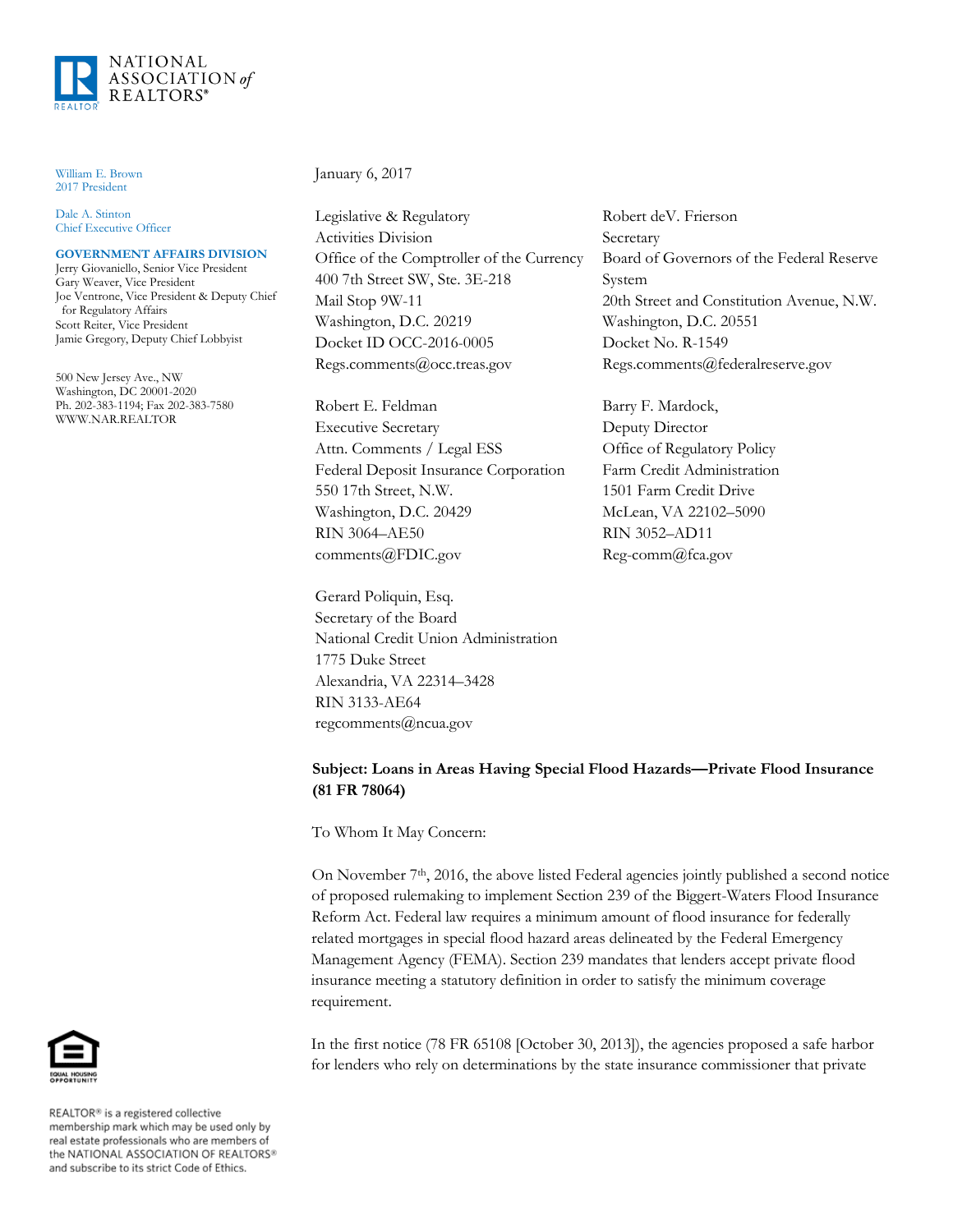flood insurance policies meet Biggert-Waters' definition. The majority of commenters<sup>1</sup> generally supported a safe harbor but had specific concerns over the commissioners enforcing a federal law that may conflict with state law.

In the second notice, the agencies propose instead:

- Mandatory compliance aid provisions for lenders to make the determination based on a private insurer certification that "is not a 'safe harbor' as generally understood;"<sup>2</sup>
- Discretionary acceptance provisions for private flood insurance policies that don't meet the statutory definition but is otherwise consistent with Federal law.

The agencies are seeking comment on whether these provisions would facilitate lender compliance, disrupt or limit the private market, or raise any safety and soundness or consumer protection issues.

# **The National Association of REALTORS® (NAR) believes the Biggert-Waters definition of private flood insurance is**

**unworkable.** The agencies are struggling and have issued two proposed rules because Congress intended to remove barriers to a private market but adopted a definition that could create barriers to a private market. Under the definition, private flood insurance must meet all six criteria which were borrowed from rescinded FEMA mandatory purchase guidelines and not intended by FEMA to be used in this way.<sup>3</sup> As NAR demonstrates below, using these six criteria could rule out most of the market except private insurers who adopt NFIP's policy form with minor changes:

- 1. *Issued by an admitted insurer* Excludes virtually all existing residential private flood insurance, including single family,<sup>4</sup> multifamily<sup>5</sup> and condominium policies.<sup>6</sup> NAR is aware of just one admitted carrier providing first dollar coverage (TypTap in FL); the rest are surplus or excess lines approved in at least one state but not others. According to the National Association of Professional Surplus Lines Offices, in six states alone (CA, FL, TX, NY, MS, and NV) this surplus lines market generated flood insurance premium of \$126.6 million in 2014, of which \$9.9 million was for primary residential flood insurance coverage and \$23.7 million was for excess residential flood coverage.
- 2. *Coverage "as broad as" NFIP –* Eliminates most nonresidential flood insurance policies. In the agencies' own words: "The Agencies understand that flood insurance policies issued by private insurers covering loans secured by nonresidential properties, such as commercial properties, may have coverage, deductibles, exclusions, and conditions that differ from NFIP policies based on the type, size, and number of nonresidential properties covered by the policy. In some instances, such policies are individually negotiated and tailored to the nonresidential property that secures a loan. The Agencies request comment on whether the proposed definition of ''private flood insurance" or the proposed discretionary acceptance provision, both of which include specific requirements with respect to deductibles, exclusions, conditions, and cancellation, would prevent regulated lending institutions from accepting flood insurance policies issued by private insurers in the nonresidential lending context, even though coverage not including these requirements would be acceptable for policies covering another type of risk, such as fire or wind."<sup>7</sup>

<sup>4</sup> For example:

 $\overline{a}$ <sup>1</sup>Unless otherwise noted, all comments referenced in this letter may be found in the online docket for the 2013 proposed rule at: <https://www.regulations.gov/docket?D=OCC-2013-0015>

<sup>2</sup>See Footnote 17 on 81 Fed. Reg. 78068.

<sup>3</sup> According to FEMA's memo dated March 7, 2012, "the Guidelines list six elements that FEMA suggest that a lender consider in evaluating a private policy. These elements are not meant to be exclusive and if a lender is satisfied that a private policy adequately protects his security for a loan despite not containing some of these elements or differing with them, it is within his authority to accept the private policy." See: [http://www.aba.com/aba/documents/ABIA/3.7.12\\_FEMA\\_PositionOnPrivateFloodInsuranc.pdf](http://www.aba.com/aba/documents/ABIA/3.7.12_FEMA_PositionOnPrivateFloodInsuranc.pdf)

[http://www.wncinsuranceservices.com/NEWS/Excess\\_Flood\\_Product\\_Card\\_v050812.pdf](http://www.wncinsuranceservices.com/NEWS/Excess_Flood_Product_Card_v050812.pdf) <https://www.pureinsurance.com/misc/pure-uploads/flood-coverage-chart.pdf>

<sup>&</sup>lt;sup>5</sup> Under this criterion (42 USC 4012a(b)(7)(A)), surplus lines may write "difference-in-conditions, multiple peril, all risk, or other blanket coverage insuring nonresidential commercial property" but this would exclude *residential* commercial buildings (apartments or mixed use buildings) and, arguably, the noncommercially owned buildings including churches, schools and other public buildings.

<sup>6</sup> In its comments on the 2013 proposed rule, Wells Fargo noted that the majority of its private policies insure condo associations. <sup>7</sup> 81 FR at 78070.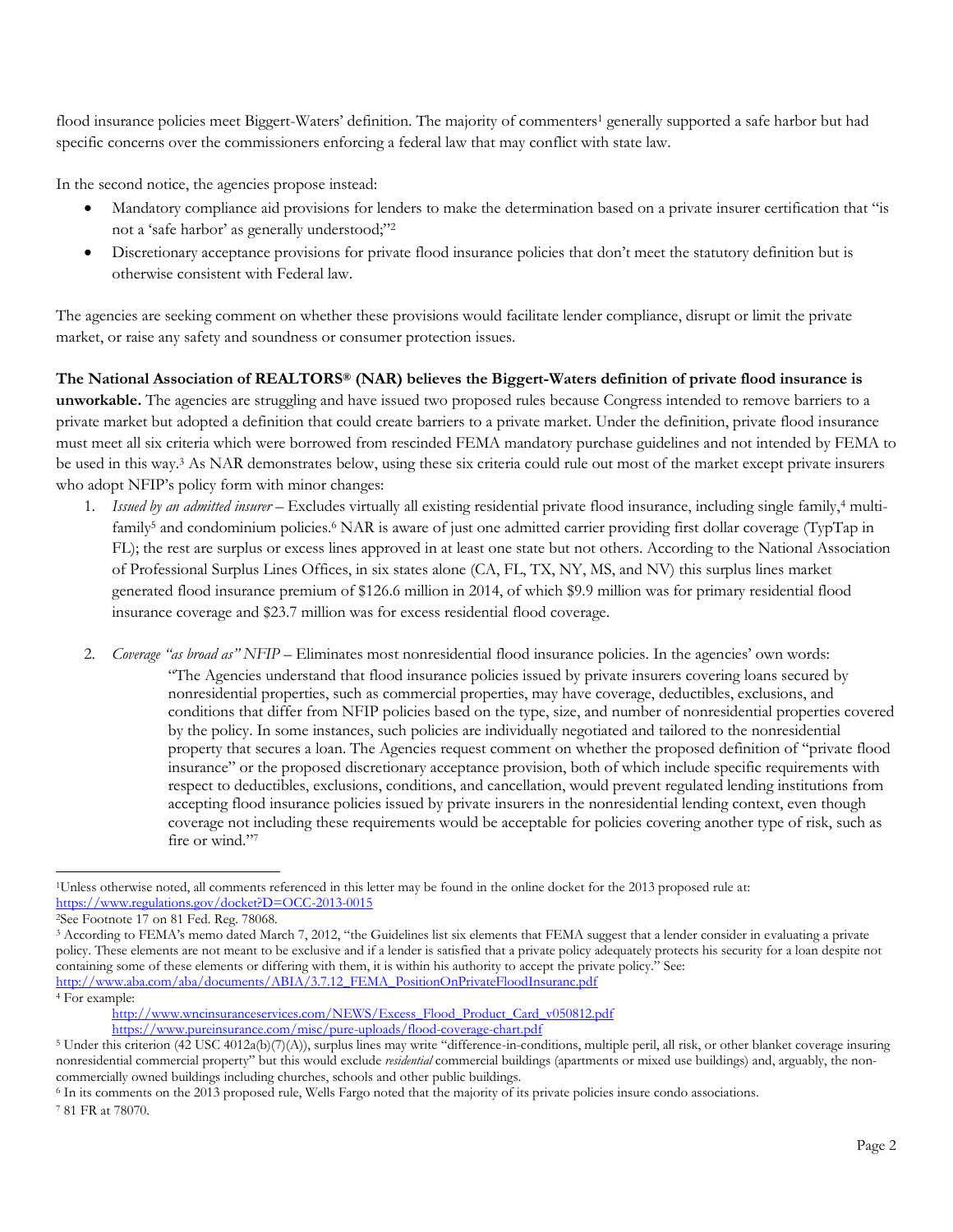NAR also questions whether residential policies with named-storm/hurricane deductibles or anti-concurrent causation clauses would pass examination under this criterion.

While NAR appreciates the agencies' clarification of this term,<sup>8</sup> it is unclear whether any private policy other than the NFIP form would meet the agencies' interpretation. If there are acceptable non-NFIP policy forms, NAR would encourage the agencies to post examples to facilitate lender compliance.

- 3. Cancellation as restrictive as NFIP Rules out any remaining private policies not excluded by criterion 1 or 2.9 NFIP's form does not actually have provisions allowing the insurer to cancel, so any private plan allowing insurer cancellation would be less restrictive – even though it's in the consumer's interest to have those provisions spelled out in the insurance contract just as it is in the standard homeowners policy.
- 4. *45-Day Cancellation/Nonrenewal Notice* Conflicts with many state laws which vary from 10-90 days and, according to RIMS' comments, also conflicts with the standard commercial and most condo private flood insurance policies.
- 5. *Similar Mortgage Interest Clause* Conflicts with standard commercial and most condo policies.<sup>10</sup> NAR also notes the agencies are not proposing that private flood insurance include a similar clause for discretionary acceptance; only that lenders are named loss co-payees.
- 6. *Requirement to bring suit within 1 year* Disqualifies residential and commercial policies with a different or no statute of limitations. One private policy<sup>11</sup> was rejected for not placing any time limit on the policyholder's right to sue and the insurer was forced to insert the 1-year limitation which was less protective of consumer interests in order to pass examination.

**As a result of this flawed definition, lenders are defaulting to over-priced NFIP policies that don't protect consumers but do expose the NFIP Fund and lenders to unnecessary risk.** According to independent actuaries, many NFIP policyholders are paying too much relative to the risk.<sup>12</sup> Some of this is because NFIP's mapping and rating methods are outdated, and modernization requires lengthy rulemakings. Other policyholders are seeing the NFIP subsides phase out exponentially and past full-risk levels because they're not opting to obtain elevation certificates.

While the NFIP continues to ensure critical access to coverage in all markets at all times, in some markets, private insurers are now offering better coverage for hundreds-to-thousands of dollars less. Many insurers are using the NFIP policy form but adding coverage.<sup>13</sup> This is occurring mostly in A zones but also the highest risk V zones as well.

NAR members advocate for the lowest cost option that meets minimum federal coverage requirements, regardless of whether the source is NFIP or the private market. If lenders are turning away more affordable NFIP-plus policies just because they're privately underwritten, then NAR questions whether consumers are being fully protected and taxpayers, as well as lenders, are missing out on vital flood protection.

**NAR recommends the agencies follow congressional intent and adopt the House-passed definition for the discretionary acceptance of private flood insurance.** The Flood Insurance Market Parity and Modernization Act (H.R. 2901 by Reps. Ross, R-FL and Murphy, D-FL in the 114th Congress) offers an alternative definition that would stimulate the private market and resolve

 $\overline{a}$ 

<sup>8</sup> The agencies propose that, to be as broad as an NFIP policy, the private policy must include NFIP's flood definition, coverages, deductibles, exclusions and conditions and also name the lender as a loss co-payee. See 81 FR at 78066 for more specifics.

<sup>9</sup> Several commented on this but in particular, please see Poulton's comments pp. 9-11.

<sup>10</sup> According to Bank of America's comments.

<sup>11</sup> According to Poulton's comments.

<sup>&</sup>lt;sup>12</sup> For more on the Milliman study, please see:<http://www.narfocus.com/billdatabase/clientfiles/172/4/2733.pdf>

<sup>13</sup> For instance:<http://www.privatemarketflood.com/policy-form/>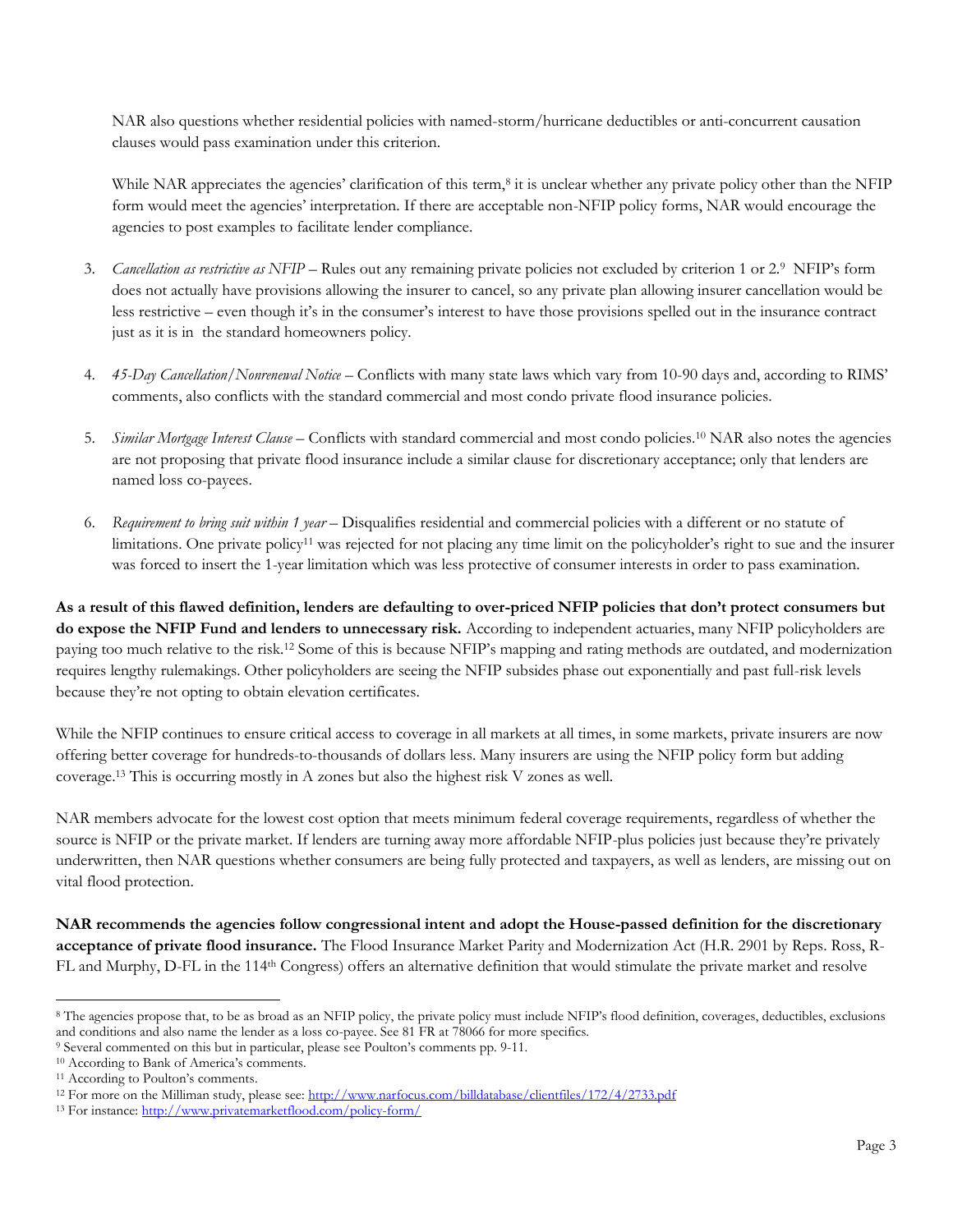implementation conflicts between state and federal law. The House of Representatives unanimously passed this bill 419-0<sup>14</sup> but the Senate did not take it up before the end of the session.

Under the bill, private flood insurance would continue to meet federal law's minimum coverage requirements as well as state law for deductibles, cancellation and other matters of the insurance business. As passed, the bill also clarifies that the Government Sponsored Entities (GSEs) may continue to set financial strength requirements consistent with this, and nothing precludes the agencies from adding a lender loss co-payee provision to the House's definition. The National Association of Insurance Commissioners (NAIC) has also offered to work with the agencies, the GSEs and FEMA to develop any additional standards that would be required in the legislation.<sup>15</sup>

The agencies have ample authority to adopt the House-passed definition.<sup>16</sup> While there may be less flexibility on mandatory acceptance, as the agencies state, the statute is silent on whether lenders can accept private flood insurance not meeting the statutory definition.<sup>17</sup> NAR agrees that congressional intent was to stimulate a private market<sup>18</sup> and the state insurance commissioners are best positioned to regulate the business of insurance and protect consumers. The majority of commenters were also supportive of broad discretionary acceptance provisions in response to a specific request for comment from the agencies in the first proposed rule notice.<sup>19</sup>

NAR also believes that a final rule based on the House definition would be logical outgrowth of the two proposed rules. NAR and many other commenters have established (a) that the Biggert-Waters definition is unworkable and (b) a broader definition is necessary to implement the rule consistent with congressional intent. The agencies seem to recognize this,<sup>20</sup> and are taking comments on a broader definition that allows private policies "similar to NFIP." It is unclear why limiting the market to admitted carriers is necessary if it would disrupt a substantial commercial and residential market dominated by surplus lines and the surplus lines are providing NFIP-or-better coverage, naming lenders as loss co-payees and meeting the financial strength requirements of the GSEs.

# **For mandatory acceptance, the agencies should explore additional options to facilitate and incentivize lender compliance, including:**

 **Broadening the Definition.** The agencies assert they may not make substantive changes to the Biggert-Waters definition for mandatory acceptance purposes,<sup>21</sup> yet do interpret terms like "as broad as" to make them workable. NAR notes that courts have sided with agencies deviating from statutes out of administrative necessity or where the plain text creates absurd results.<sup>22</sup> In this instance, NAR and others have demonstrated how use of the definition is inconsistent with congressional

<sup>16</sup> The agencies cite their authority under 42 USC 4012a(b) to issue a discretionary acceptance provision but NAR would also point to Section 4128(b) (i.e., "[the agencies] shall, in cooperation with the Administrator, issue appropriate rules and regulations to govern the carrying out of the agency's responsibilities under this Act)" and Section 4001 note ("[the agencies] may each issue any regulations necessary to carry out the applicable provisions of this title [i.e., National Flood Insurance Reform Act of 1994]…."

 $\overline{a}$ <sup>14</sup> For the roll call vote: http://clerk.house.gov/evs/2016/roll177.xml

<sup>15</sup> See NAIC's comments on the 2013 proposed rule.

<sup>17</sup> 81 FR at 78068.

<sup>18</sup> H. Rep. No. 112–102, at 1 (2011); *see also* 158 Cong. Rec. H4622 (daily ed. June 29, 2012) (statement of Rep. Biggert).

<sup>19</sup> 81 FR at 78068.

<sup>20</sup> 81 FR at 78070: "The Agencies understand that [nonresidential] flood insurance policies … may have coverage, deductibles, exclusions, and conditions that differ from NFIP policies based on the type, size, and number of nonresidential properties covered by the policy. In some instances, such policies are individually negotiated and tailored to the nonresidential property that secures a loan." <sup>21</sup> 81 FR at 78066.

<sup>22</sup>The EPA effectively used both arguments to justify the Tailoring Rule which deviated substantially from the plain text of the Clean Air Act. While the DC Circuit did not directly weigh in on the merits of these arguments, the opinion does summarize the case law on both legal doctrines which the agencies should consider. To read the opinion: [https://www.cadc.uscourts.gov/internet/opinions.nsf/52AC9DC9471D374685257A290052ACF6/\\$file/09-1322-](https://www.cadc.uscourts.gov/internet/opinions.nsf/52AC9DC9471D374685257A290052ACF6/$file/09-1322-1380690.pdf) [1380690.pdf](https://www.cadc.uscourts.gov/internet/opinions.nsf/52AC9DC9471D374685257A290052ACF6/$file/09-1322-1380690.pdf)